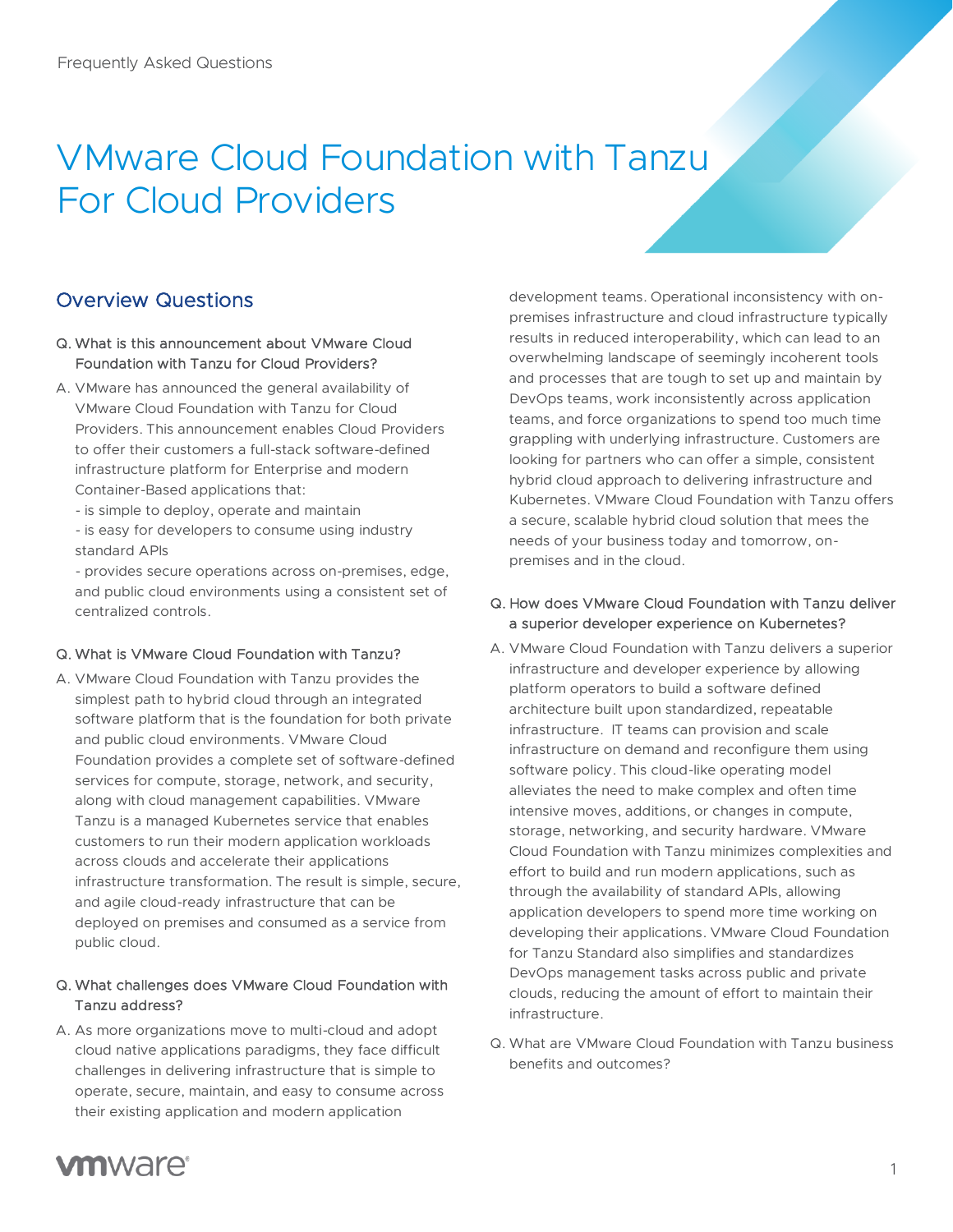- A. With VMware Cloud Foundation with Tanzu you can gain the following benefits:
	- Simple, consistent, cost-effective, and secure infrastructure that is able to be provisioned quickly for a customer's traditional and modern workloads
	- A software defined architecture that can quickly scale infrastructure on-demand, using software policy
	- Reduced friction and fewer challenges with deployments or scaling changes to tenant softwaredefined data center infrastructure, saving costs and reducing operating expenses
	- Ability to offer modern software infrastructure that can allow customers to easily consume private, hybrid, and cloud services in a consistent, repeatable fashion

#### Q. What are the VMware Cloud Foundation with Tanzu leading capabilities?

- A. Here are some of the leading capabilities that VMware Cloud Foundation with Tanzu:
	- Full Kubernetes runtime built with the best opensource technologies: Designed to deliver the best enterprise Kubernetes experience for customers in private, hybrid, and multi-cloud, supported by VMware.
	- Global Kubernetes control plane: Leverage Tanzu Mission Control to perform consistent Kubernetes management and governance across all clusters, teams, and clouds.
	- AI-Ready enterprise platform: Provide additional AI and ML services for data science consumers by leveraging NVIDIA AI Enterprise servers.
	- VMware Advanced Security for Cloud Foundation: Deliver full stack unified protection for all tenant workloads and traffic using workload protection, intrusion detection and prevention, and web app firewall tools that are easy to operationalize and secure.

#### Q. Who are the target accounts for VMware Cloud Foundation with Tanzu?

A. Companies with 100 or more developers looking to develop and deploy containerized applications at scale.

Includes ISVs delivering software to their customers via containers.

#### Q. Who are the target customer personas to engage for VMware Cloud Foundation with Tanzu?

A. VMware Cloud Foundation with Tanzu customer personas are generally broken into three categories:

• DECISION MAKERS – C-Level Executives, VP/Director of IT, Systems Manager of IT

Top priorities:

- –Increasing innovation of products and services while decreasing time to market
- –Increasing operational efficiency while reducing risk to infrastructure
- –Consolidate infrastructure via server, storage and network virtualization
- CHAMPIONS Virtualization architects, IT infrastructure admins

Top priorities:

- Access to simplified and unified operational tools which can help manage, monitor and upgrade software while reducing risks and issues to the infrastructure
- Ability to support the deployment of any application or workload, while offering high levels of performance, uptime and security
- Automated infrastructure solutions that provide integrated lifecycle management and Day 2 operations to reduce IT management overhead
- INFLUENCERS Application Owners, Traditional and Cloud Dev teams

Top priorities:

- –Self-service access to infrastructure to build and run code, without having to understand the intricacies of storage, network, and compute
- Access to a globally available and standardscompliant Kubernetes development platform which can run the application in private cloud, public cloud, or hybrid-cloud, depending on the application need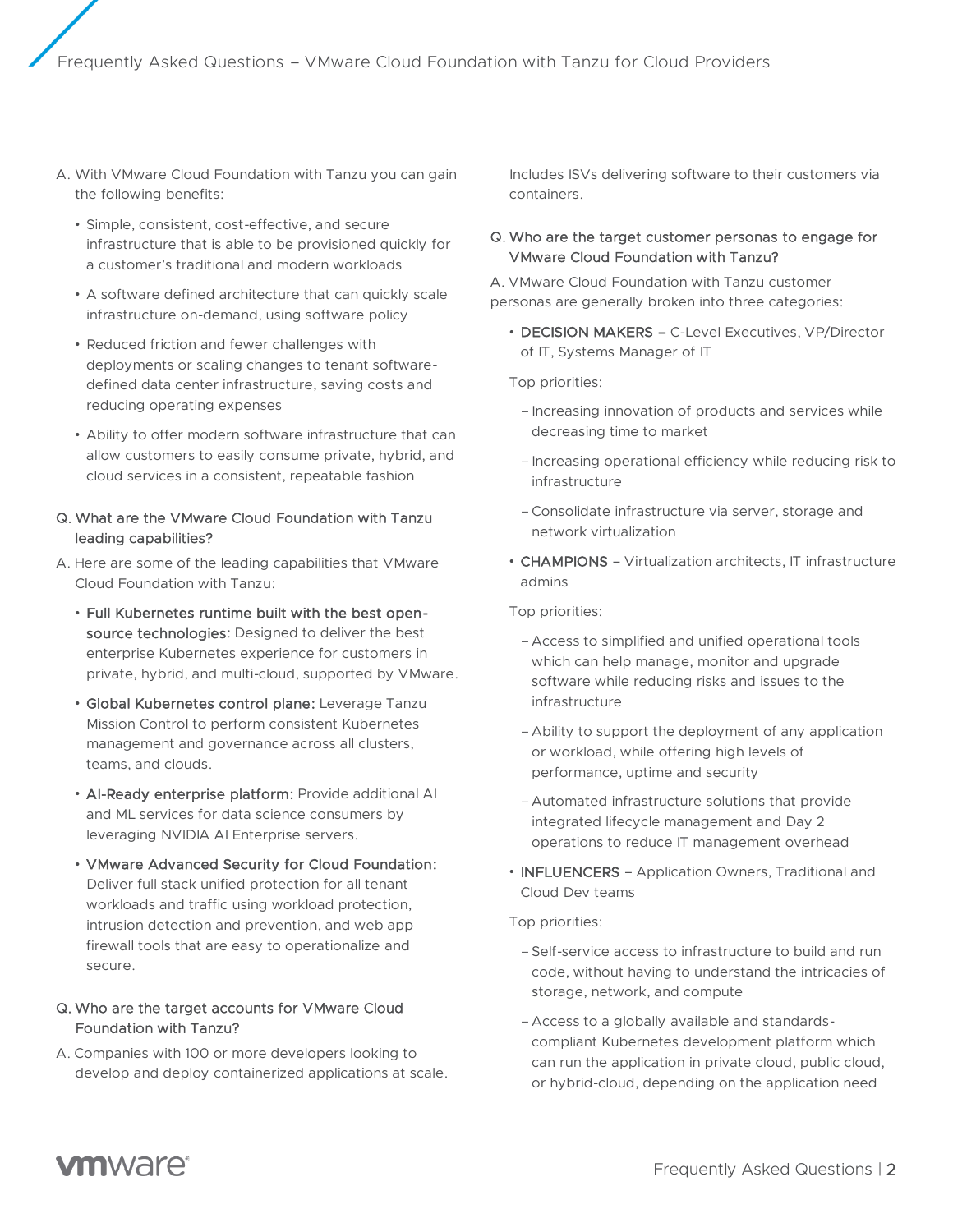– Automated infrastructure solutions that provide integrated lifecycle management and Day 2 operations to reduce IT management overhead

#### Q. What are the words/phrases to listen for from customers?

- A. Customers that may benefit from VMware Cloud Foundation with Tanzu if they say:
	- Complexity and variability of tools across environments and clouds is slowing our development time
	- Too much time is spent managing and monitoring disparate infrastructure, security compliance, and upgrades
	- It is time consuming and costly to right size infrastructure for workloads at scale
	- Development teams want a cloud-like environment for building and running applications like with hyper-scalers

#### Q. Where can I learn more about VMware Cloud Foundation with Tanzu? Where can I access all the content and collateral?

- A. To get more information and documentation on VMware Cloud Foundation with Tanzu, please visit:
	- [VMware Cloud Foundation Home](https://www.vmware.com/products/cloud-foundation.html)
	- [VMware Cloud Foundation FAQ](https://www.vmware.com/content/dam/digitalmarketing/vmware/en/pdf/datasheet/products/vmware-cloud-foundation-faq.pdf)
	- [FAQ: How to Run Virtual Machines and Container](https://www.vmware.com/learn/683894_FAQs-VMs-Containers.html)  [Workloads on a Single Hybrid Cloud Platform](https://www.vmware.com/learn/683894_FAQs-VMs-Containers.html)
	- [VMware Cloud Foundation Resource Center](https://core.vmware.com/vmware-cloud-foundation)

## Cloud Provider Questions

- Q. When is VMware Cloud Foundation with Tanzu Generally Available (GA) for Cloud Providers?
- A. VMware Cloud Foundation with Tanzu will be GA for Cloud Providers May 31, 2022.
- Q. Why is VMware Cloud Foundation with Tanzu important for Cloud Providers?
- A. VMware Cloud Foundation with Tanzu expands the developer-ready cloud story by extending the full stack software-defined hyperconverged infrastructure platform

to run, scale, and manage modern applications that meet customers at all stages in their journey as they move their businesses to a cloud operating model. Cloud Providers can help customers transition workloads from on-premise environments to managed and public clouds through the VMware Cloud Foundation (VCF). Cloud Partners can take advantage of the advanced capabilities of VMware Cloud Foundation with Tanzu to speed up and scale infrastructure deployments complete with integrated lifecycle management and global operational visibility for all modern applications. Partners can take advantage of VMware Cloud Foundation with Tanzu's advanced GPU support in vSphere to offer artificial intelligence and machine learning services for advanced analytic and AI initiatives across many industry verticals.

#### Q. What makes VMware Cloud Foundation with Tanzu an ideal solution for cloud partners wanting to sell the developer-ready cloud story?

- A. VMware Cloud Foundation with Tanzu delivers a simple, consistent, and repeatable infrastructure and management platform that customers can quickly begin developing and deploying modern applications on. It provides an ideal infrastructure model for cloud providers who are ready to help customers accelerate their modern cloud journeys, while continue to also serve traditional application workloads:
	- Application jumpstart: Developers and DevOps teams instantly gain access to the best of breed tools offered by Tanzu Standard to accelerate their application development and delivery.
	- Unified platform for all customer workload requirements: Customers want choice and flexibility in deploying, managing, and protecting their production applications. VMware Cloud Foundation with Tanzu allows cloud partners to serve as a trusted platform for all workloads and meet customer needs where they are required, whether it is private cloud, hybrid cloud, or public cloud.
	- Utilize familiar skillsets while expanding services: Because VMware Cloud Foundation with Tanzu is a tightly integrated VMware software package configured around best practices and standard deployment configurations, using toolsets cloud providers and their customers are already familiar with,

# **vm**ware<sup>®</sup>